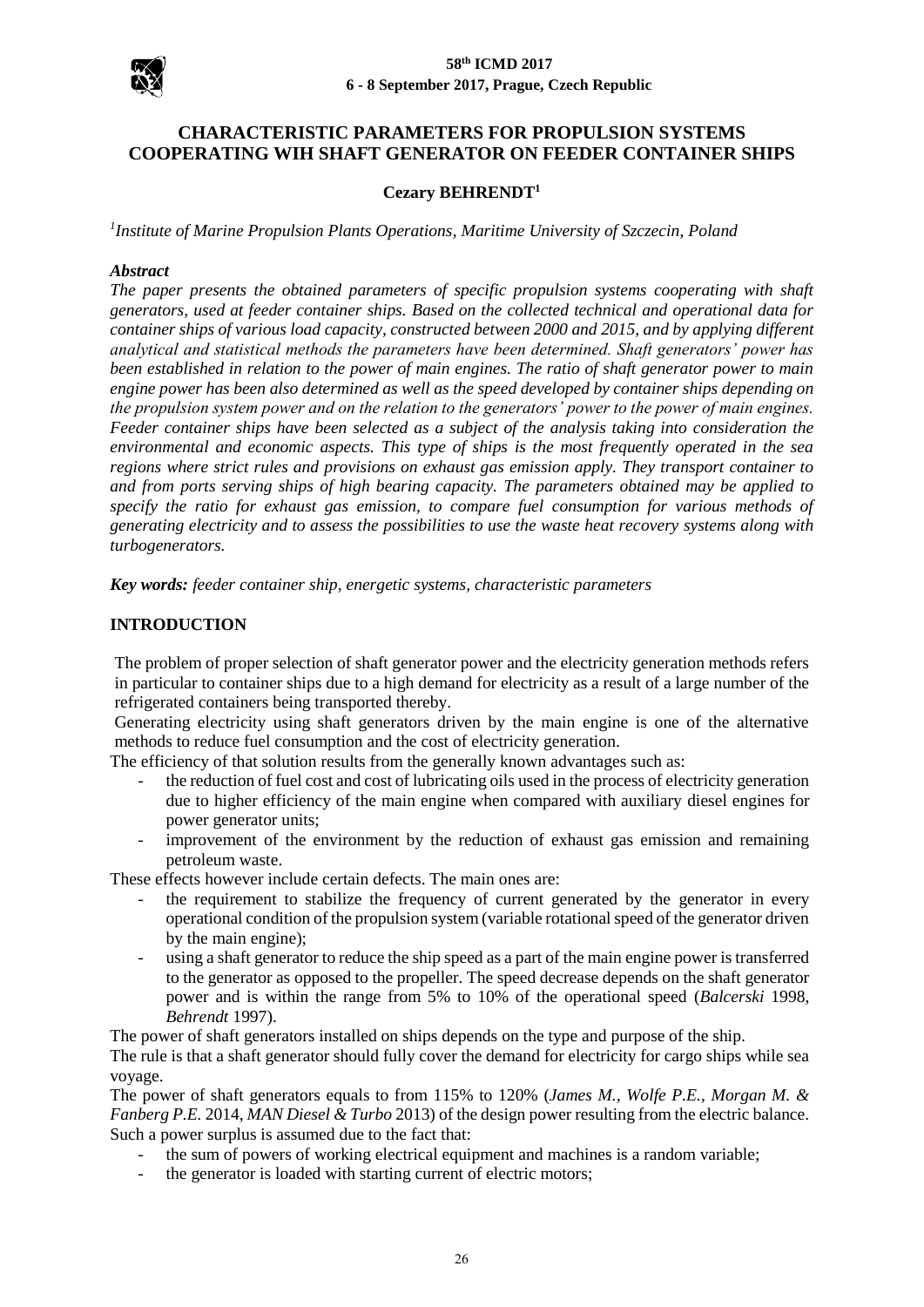

along with time the generator efficiency decreases as well as electric motors supplied by it.

Increasingly common on ships are used waste heat recovery systems in order to maximize the amount of steam generated in waste heat boilers. The steam is used to cover the demand for heat on a ship and to drive turbogenerators (*Behrendt* 2016, *Hagesteijn G.P.J.J., Hooijmans P.M, v.d. Meij K.H., Greening D. & Yu L*. 2014, *MAN Diesel & Turbo* 2012, *Mitsubishi Energy Recovery System for Container Vessels* 2015). The power of a turbogenerator depends mainly on the main engine power and its power load. Due to high speeds developed by container ships and hence the main engine power, this type of ships is in particular suitable to install the waste heat recovery systems.

A traditional method for determining a demand for electricity, applied by naval design offices, consists of preparing an electric balance in which electric motors' powers are summed up. Based on this, marine generators' power is specified.

The paper aim is to present the characteristic parameters for propulsion systems of feeder container ships which would specify the relations of shaft generators' powers to the main engine power, ship speed, deadweight capacity, the number of crewmembers, the number of transported containers. For that purpose, technical and operational data of the ships has been gathered. The data refers to the feeder container ships of various dimensions, constructed between 2000 and 2015. The data has been processed.

Similar methods of determining characteristic parameters for propulsion systems have been applied for other ships' types (*Balcerski A., Bocheński D.* 1998, *Matuszak Z., Nicewicz G*. 2013).

# **MATERIALS AND METHODS**

On the grounds of an analysis of science studies (*Schiff & Hafen 2000-2015*, *Pohl K.* 2009) the author was enabled to prepare Table 1. The table includes technical and operational data of the container ships constructed in shipyards located around the world between 2000 and 2015. Due to a limited size of the paper, Table 1 includes data regarding chosen the ships constructed in 2000 only. The full table consists of data referring to 87 container ships.

| Ship name/                                                                      | Dead   | Container no/ Vessel |              | ME* Type   | Propeller  | $SG*$    | No and      | N <sub>o</sub>   |
|---------------------------------------------------------------------------------|--------|----------------------|--------------|------------|------------|----------|-------------|------------------|
| Year of                                                                         | weight | Refrigerated         | Speed        | / Power    | Type       | Power    | $BT^*$      | and              |
| built/                                                                          |        | Container no         |              |            |            |          | Power       | $DG*$            |
| Country of                                                                      |        |                      |              |            |            |          |             | Power            |
| built                                                                           | D      | $n/n_1$              | $\mathbf{V}$ | $N_{SG}$   | FPP*/CPP*  | $N_{PZ}$ | $N_{\rm S}$ | N <sub>SZP</sub> |
|                                                                                 | [dwt]  | [-]                  | [kn]         | [kW]       | [-]        | [kW]     | [kW]        | [kW]             |
| Geuldiep/                                                                       |        |                      |              | MaK        |            |          |             |                  |
| 2000/                                                                           | 4.100  | 240/100              | 13           | 6M32/      | <b>CPP</b> | 240      | 1x290       | 2x160            |
| Spain                                                                           |        |                      |              | 2.880      |            |          |             |                  |
| Marcape/                                                                        |        |                      |              | MaK        |            |          |             |                  |
| 2000/                                                                           | 5.100  | 550/40               | 16           | 9M32/      | <b>CPP</b> | 780      | 1x450       | 3x300            |
| China                                                                           |        |                      |              | 3.960      |            |          |             |                  |
| Annegret/                                                                       |        |                      |              | <b>MAN</b> |            |          |             |                  |
| 2000/                                                                           | 9.631  | 813/50               | 20           | 9L48/60/   | <b>CPP</b> | 1000     | 1x750       | 3x300            |
| Germany                                                                         |        |                      |              | 9.450      |            |          |             |                  |
| Apollon/                                                                        |        |                      |              | Wartsila   |            |          |             |                  |
| 2000/                                                                           | 11.950 | 901/176              | 17           | 8L46B/     | <b>CPP</b> | 900      | 1x700       | 2x600            |
| Korea                                                                           |        |                      |              | 7.800      |            |          |             |                  |
| Isolde/                                                                         |        |                      |              | <b>MAN</b> |            |          |             |                  |
| 2000/                                                                           | 34.026 | 2442/400             | 21           | L70MC/     | <b>CPP</b> | 1400     | 1x1100      | 3x780            |
| Germany                                                                         |        |                      |              | 19.180     |            |          |             |                  |
| * ME- Main Engine, FPP-Fixed Pitch Propeller, CPP-Controllable Pitch Propeller, |        |                      |              |            |            |          |             |                  |
| SG-Shaft Generator, BT-Bow Thruster, DG-Diesel Generator                        |        |                      |              |            |            |          |             |                  |

**Tab1**. Technical and operational parameters of selected feeder container ships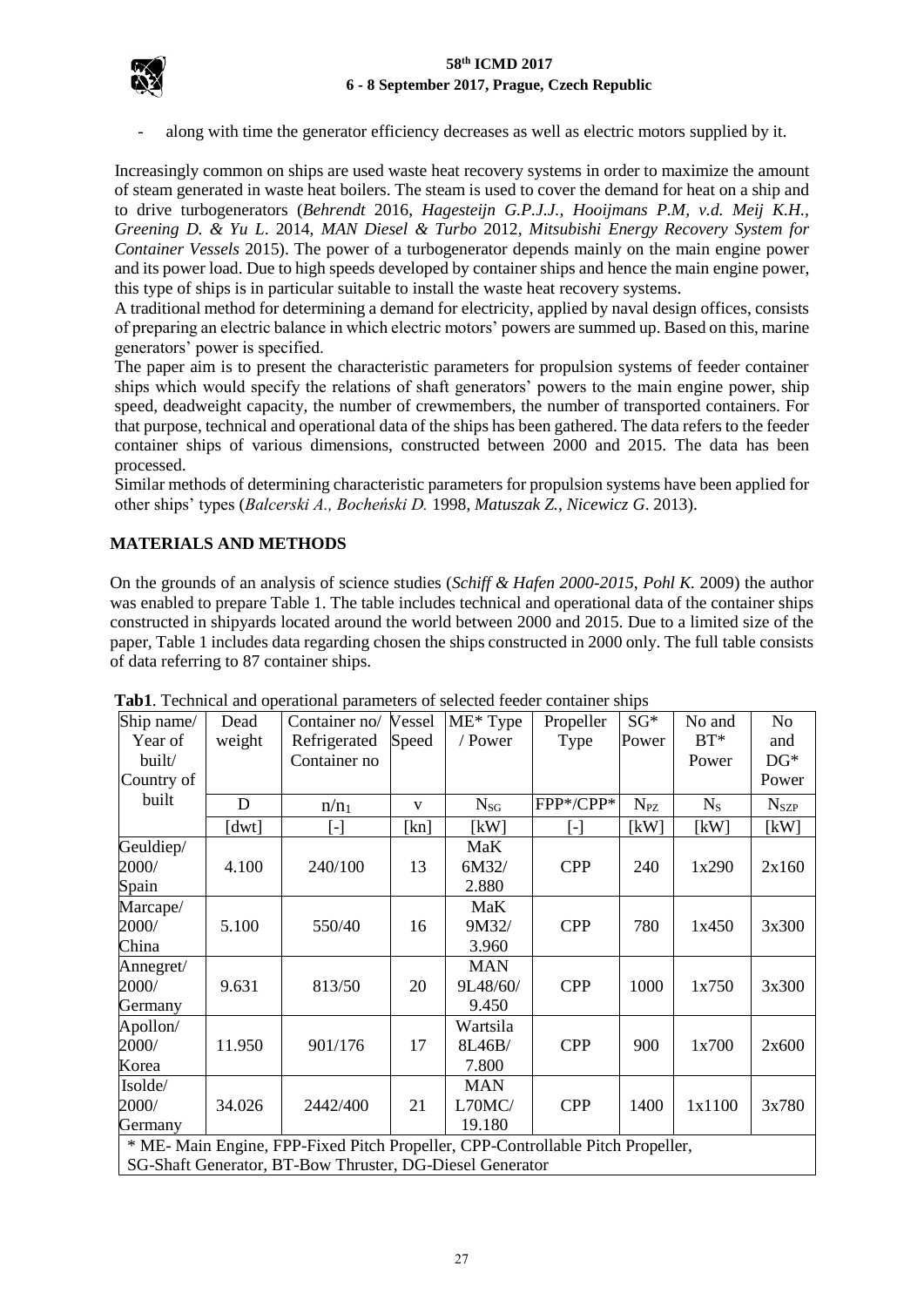

When analyzing the data in Table 1 and the remaining data, it may be stated as follows:

- deadweight capacity of feeder container ships is of highly variable. The smallest ships' deadweight capacity is 4,000 DWT, while the largest ones, given the service possibilities of destination ports, have the deadweight capacity of 40,000 DWT;
- the maximum number of transported containers varied from 200 to 3,000 items. Each ship could transport refrigerated containers the number of which equaled to from 40 to 500 items;
- operational speeds of the ships were within the range of 13-24 kn and were lower than the speeds developed by container ships transporting a cargo to large cargo ports; their maximum operational speed may equal to 28 kn;
- the power of the main engines varied within the range of 2.000 and 25.000 kW; the power is mainly dependable on the developed speed ships' capacity;
- every propulsion systems of the analyzed container ships were equipped with shaft generators the powers of which were sufficient to cover the demand for electricity of the ships and the transported refrigerated containers during a sea voyage;
- every container ship was equipped with a bow thruster/bow thrusters which enhanced maneuverability, especially in small harbors;
- the most ships were furnished with the CPP (Controllable Pitch Propeller); this stabilizes the frequency of current generated by the shaft generator in variable operational conditions. This technical solution is characteristic for feeder container ships.

Collected technical and operational data of feeder container ships allowed, using statistical analysis, to determine various characteristic parameters.

# **RESULTS AND DISCUSSION**

The data in Tab. 1 allowed to determine numerous characteristic parameters. Certain, selected ones are presented and discussed in this section.

Figure 1 presents a function showing a relation of shaft generator power to the power of the main engine.



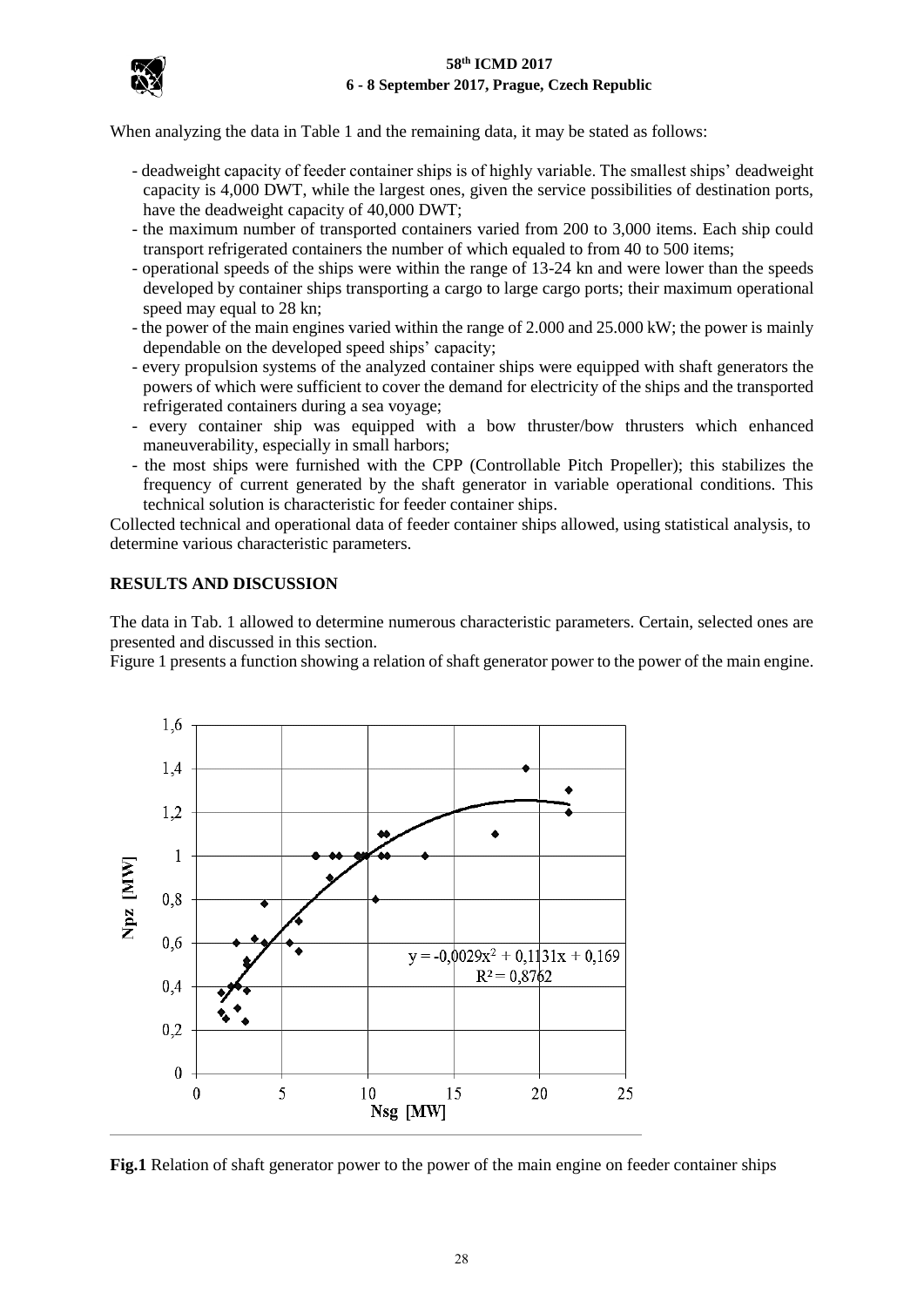

As the analyses have not shown any significant differences in the powers of the generators installed on the containers ships within the analyzed period, the graph does not differentiate the points so that they correspond to the individual shipbuilding years.

The obtained formula 1 enables to calculate the power of a shaft generator  $N_{pz}$  as a function of main engine power  $N_{sg}$ :

$$
N_{pz} = -0.0029N_{sg}^2 + 0.1131N_{sg} + 0.169 \qquad \text{[MW]} \tag{1}
$$

Where:  $N_{sg}$  [MW] - main engine power

A mathematical relation (formula 2) has been also determined to compute the ratio of the power of a shaft generator  $N_{pz}$  to the main engine power depending on the main engine power  $N_{sg}$ :

$$
\frac{N_{pz}}{N_{sg}} = 24,773N_{sg}^{-0.45} \qquad [%]
$$
 (2)

Formula (1) and (2) are applicable for :

 $2 MW \le N_{sg} \le 25 MW$ 

Due to modern software and applications, it is possible to draw a dependency chart in a 3D coordinate system. As independent variables, main engine power  $N_{SG}$  and the relation of shaft generator power  $N_{pz}$ to main engine power has been selected. The dependent variable is ship speed v.



**Fig. 2** Speed of container ships in connection to the power of main engine and the relation of shaft generators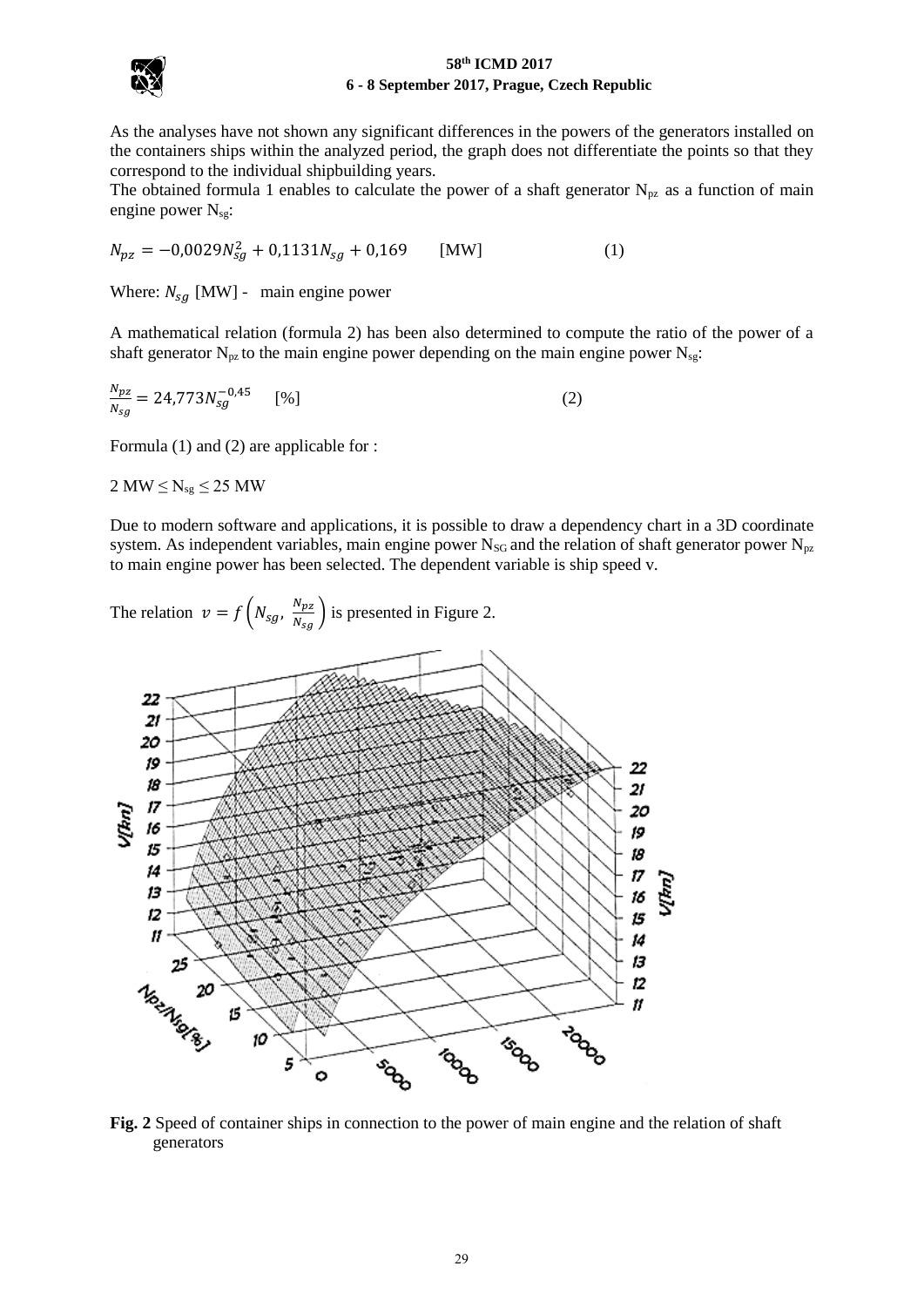

The plane presented in Figure 2 may be calculated using formula 3:

$$
v = 0.8735 + 0.2195 \ln N_{sg} + 2.8034e^{-5} \left(\frac{N_{pz}}{N_{sg}}\right)^{2.5} \text{ [kn]}
$$
 (3)

The formula 3 is applicable for:

$$
5\% \le \frac{N_{pz}}{N_{sg}} \le 25\%, \qquad 2000 \le N_{sg} \le 25000 \text{ kW}
$$

The formulas specifying selected parameters for feeder container ships, characterize with large values of the squared correlation coefficient (formula 1,  $R^2=0.8762$ , formula 2,  $R^2=0.8804$  and formula 3,  $R^2=0,9053$ ).

Statistical method presented in the paper was first time used to determine various characteristic parameters of feeder container ships. Similar methods of determining characteristic parameters for propulsion systems and energetic systems have been applied for other ships' types (*Balcerski A., Bocheński D.* for technological and energetic systems of fishing vessels and dredgers, *James M., Wolfe P.E., Morgan M. & Fanberg P.E.* for ships' electrical power plants, *Matuszak Z., Nicewicz G.* for marine electric power plants of container ships and drilling platforms, *Behrendt C.* for ships' propulsion system cooperating with shaft generator).

According the research analysis method presented in the paper allowed to determine numerous characteristic parameters chosen and dedicated to ships' types. Achieved formulas characterize with large values of the squared correlation coefficient.

Characteristic parameters are used on preliminary stage of ships' design and energetic analysis.

# **CONCLUSIONS**

- The practical applications of the obtained formulas can be as follows:
	- determining energy efficiency indicators for all devices and machinery in the engine room according to the guidelines and requirements of the International Maritime Agency *(Lloyds Register);*
	- forecasting exhaust gas emission for various methods of generating electricity and in various operational conditions;
	- determining feeder container ship speed at recommended operation together with slow stimming;
	- determining cooperation conditions for propulsion systems and shaft generator at the design stage;
	- comparing actual demand for electricity with possible to have it generated using a turbogenerator;
	- determining configuration of waste heat recovery systems to achieve maximum steam capacity;
	- determining electric energy demand in function of refrigerated container quantity and ships' speed;
	- determining influence ratio of the power of a shaft generator to the main engine power depending on the main engine power and their influence on the ships' speed.
- Applied presented method of determining characteristic parameters for propulsion systems for other ships' types.

# **ACKNOWLEDGMENTS**

This research outcome has been achieved under the research project no. 2/S/IESO/2014 financed from a subsidy of the Polish Ministry of Science and Higher Educations for statutory activities of Maritime University of Szczecin.